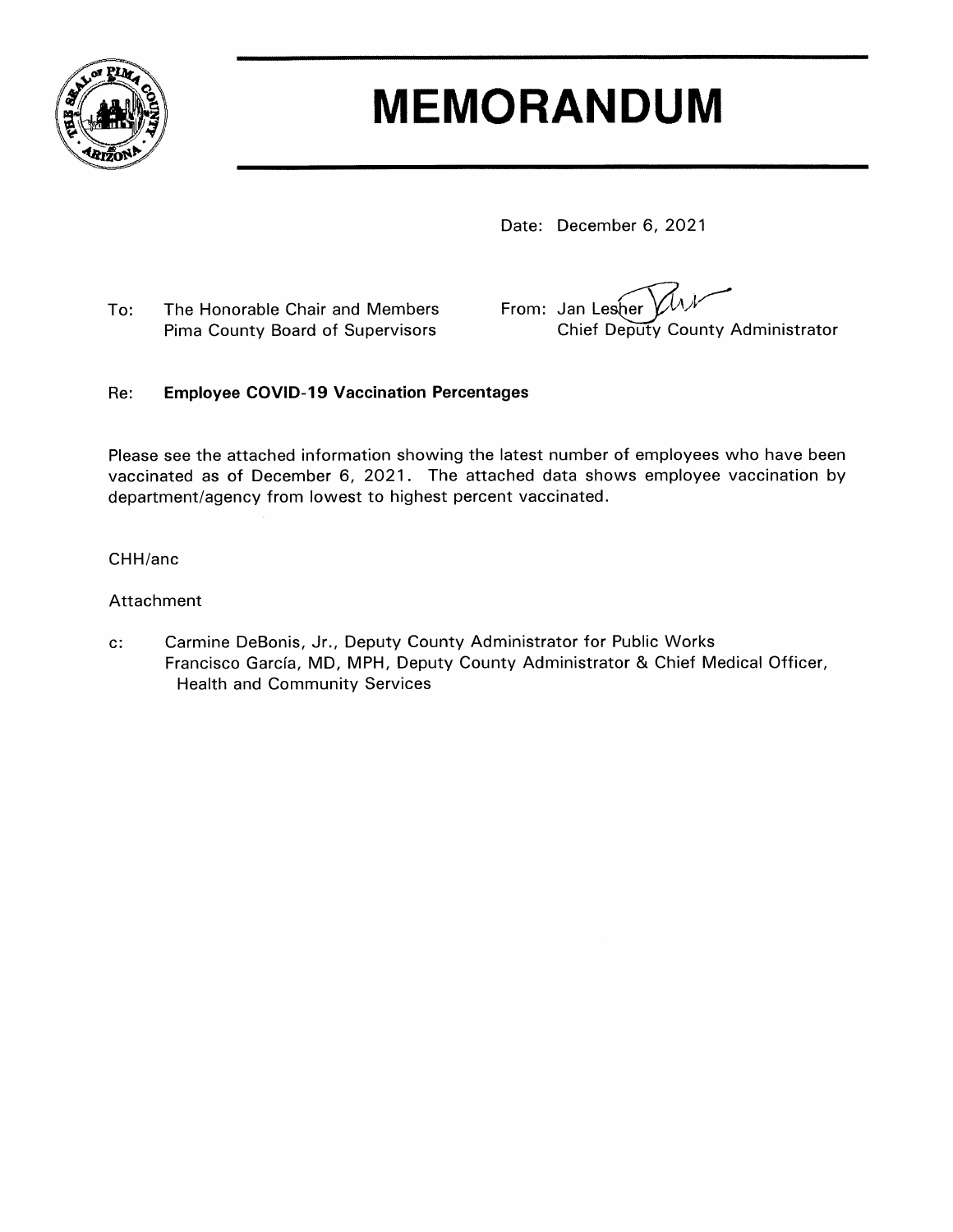## **I'm Vaccinated Employee Percentages As of 12-06-21**

|                                           |                  |                  | <b>Active</b>     |
|-------------------------------------------|------------------|------------------|-------------------|
|                                           | <b>Active</b>    |                  | <b>Vaccinated</b> |
|                                           | Vaccinated       | <b>Active</b>    | <b>Employees</b>  |
| <b>Department Name</b>                    | <b>Employees</b> | <b>Employees</b> | Percentage        |
| Sheriff                                   | 881              | 1329             | 66                |
| Treasurer                                 | 18               | 25               | 72                |
| Constables                                | 10               | 13               | 77                |
| Procurement                               | 22               | 28               | 79                |
| Natural Resources, Parks & Recreation     | 196              | 249              | 79                |
| Transportation                            | 142              | 177              | 80                |
| Juvenile Court                            | 240              | 290              | 83                |
| Wireless Integrated Network               | 10               | 12               | 83                |
| Clerk of the Superior Court               | 145              | 171              | 85                |
| Economic Development & Tourism            | 12               | 14               | 86                |
| Stadium District-Kino Sports Complex      | 78               | 91               | 86                |
| Community & Workforce Development         | 107              | 123              | 87                |
| <b>Justice Courts Tucson</b>              | 81               | 93               | 87                |
| Justice Court Green Valley                | 7                | 8                | 88                |
| County Free Library                       | 422              | 478              | 88                |
| <b>Superior Court</b>                     | 569              | 644              | 88                |
| <b>Fleet Services</b>                     | 38               | 43               | 88                |
| Analytics and Data Governance             | 16               | 18               | 89                |
| <b>Facilities Management</b>              | 144              | 162              | 89                |
| <b>Real Property Services</b>             | 9                | 10               | 90                |
| Regional Wastewater Reclamation           | 333              | 370              | 90                |
| <b>Information Technology</b>             | 173              | 191              | 91                |
| County Attorney                           | 293              | 322              | 91                |
| Assessor                                  | 96               | 105              | 91                |
| Recorder                                  | 33               | 36               | 92                |
| Finance & Risk Management                 | 111              | 121              | 92                |
| Pima Animal Care                          | 101              | 110              | 92                |
| Regional Flood Control District           | 45               | 49               | 92                |
| Health                                    | 302              | 325              | 93                |
| <b>Environmental Quality</b>              | 30               | 32               | 94                |
| Office of Sustainability and Conservation | 15               | 16               | 94                |